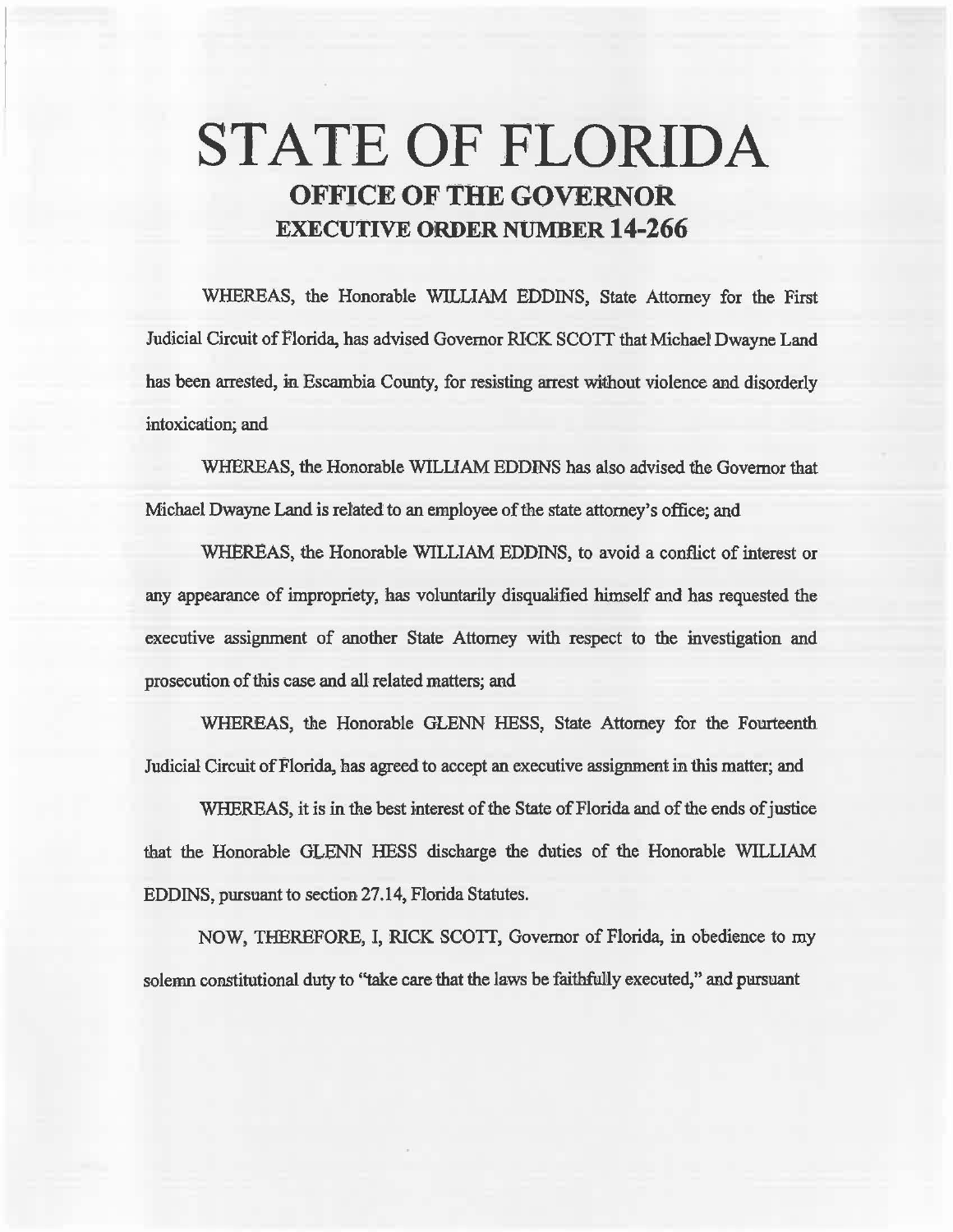to the Constitution and laws of the State of Florida, issue the following Executive Order, effective immediately:

## Section 1.

The Honorable GLENN HESS, State Attorney for the Fourteenth Judicial Circuit of Florida, referred to as the "Assigned State Attorney," is assigned to discharge the duties of the Honorable WILLIAM EDDINS, State Attorney for the First Judicial Circait of Florida, as they relate to the investigation, prosecution and aU matters related to Michael Dwayne Land.

# Section 2.

The Assigned State Attorney or one or more Assistant State Attorneys and Investigators, who have been designated by the Assigned State Attorney, shall proceed immediately to the First Judicial Circuit of Florida, and are vested with the authority to perform the duties prescribed herein.

#### Section 3.

All residents of the First Judicial Circuit are requested, and all public officials are directed, to cooperate and render whatever assistance is necessary to the Assigned State Attorney, so that justice may be served.

### Section 4.

The period of this Executive Assignment shall be for one (1) year, to and including September 25, 2015.